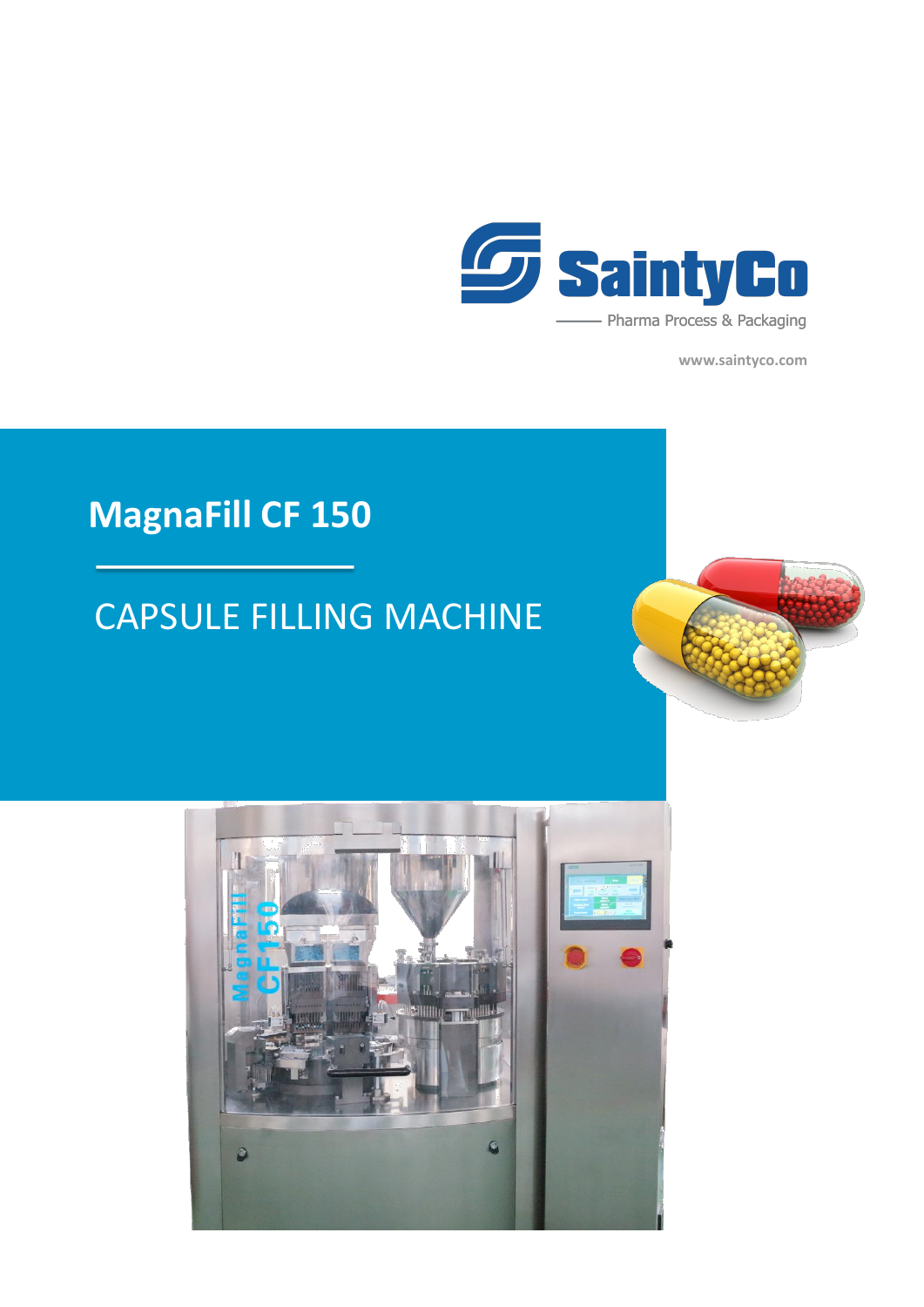# **Capsule Filling Machine**



The **MagnaFill CF 150** Capsule Filling Machine is an intermittent motion, automatic hard gelatine capsule filler with an output of up to 150,000 capsules/hour, designed for filling hard gelatine capsules ranging in size from  $0#$  to  $4#$  with powder or pellets, size  $00#$  &  $5#$ are available as an option.



### **MagnaFill CF 150**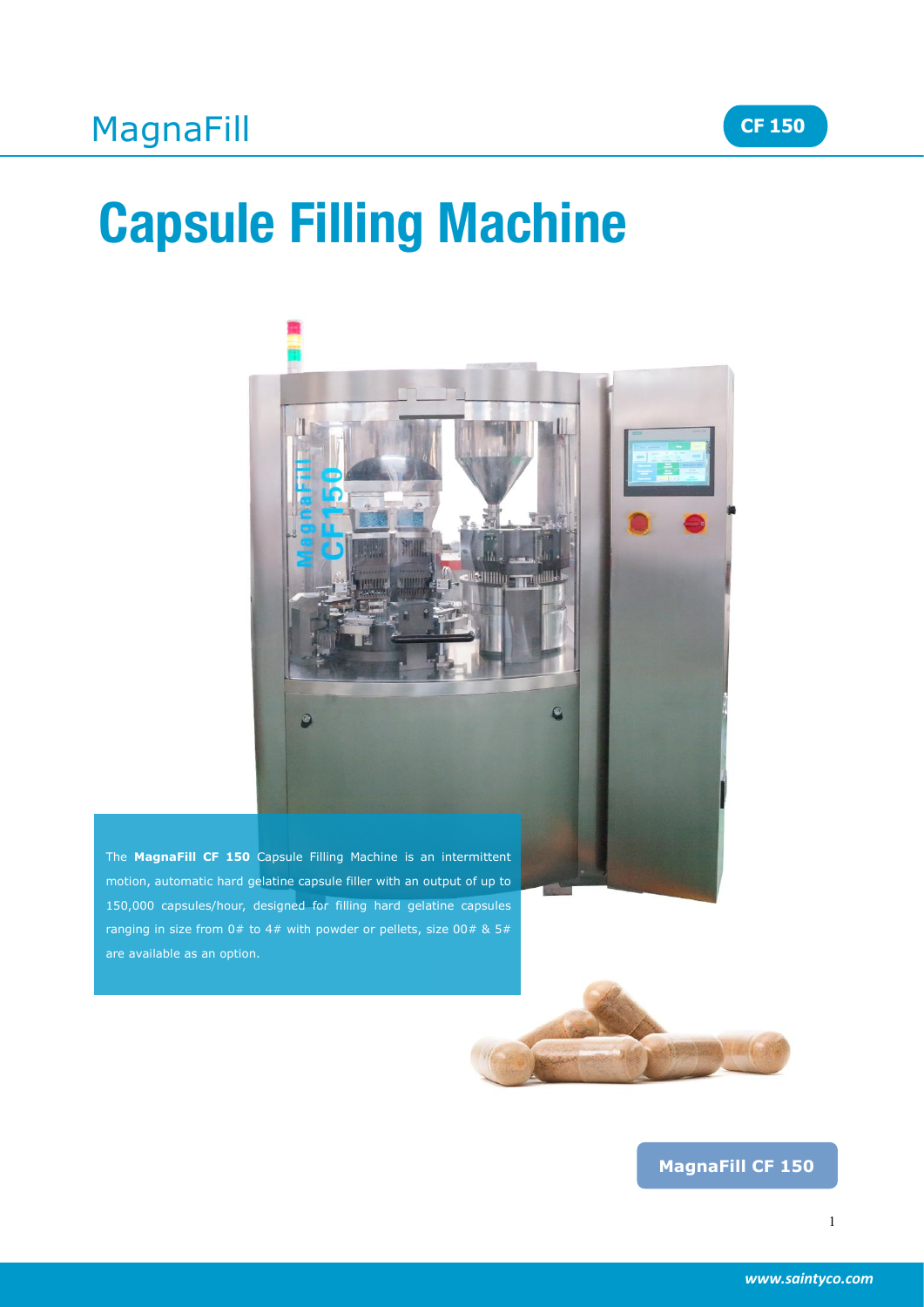## MagnaFill

#### **Features:**

- Up to 150,000 capsules/hour
- Contact parts made of 316L stainless steel
- Siemens PLC and touch screen control
- Enclosed main turn table avoid dust getting into mechanical parts.
- Enclosed dosing system with dust suction reduces cleaning frequency.
- Vacuum cleaning station for segment cleanup in each cycle.
- Efficient capsule separation by means of vacuum.
- **Automatic control for capsule and powder supply.**
- Safety interlocked guarding
- Alarm for door open
- Alarm for lower level of powder
- Alarm for lower level of capsule
- Fast changeable of mould
- Build-In vacuum pump
- cGMP compliant
- CE Marked

#### **Optionals:**

- Pellet filling device
- Auto vacuum loader for Capsule
- Auto powder transporter



2

**CF 150**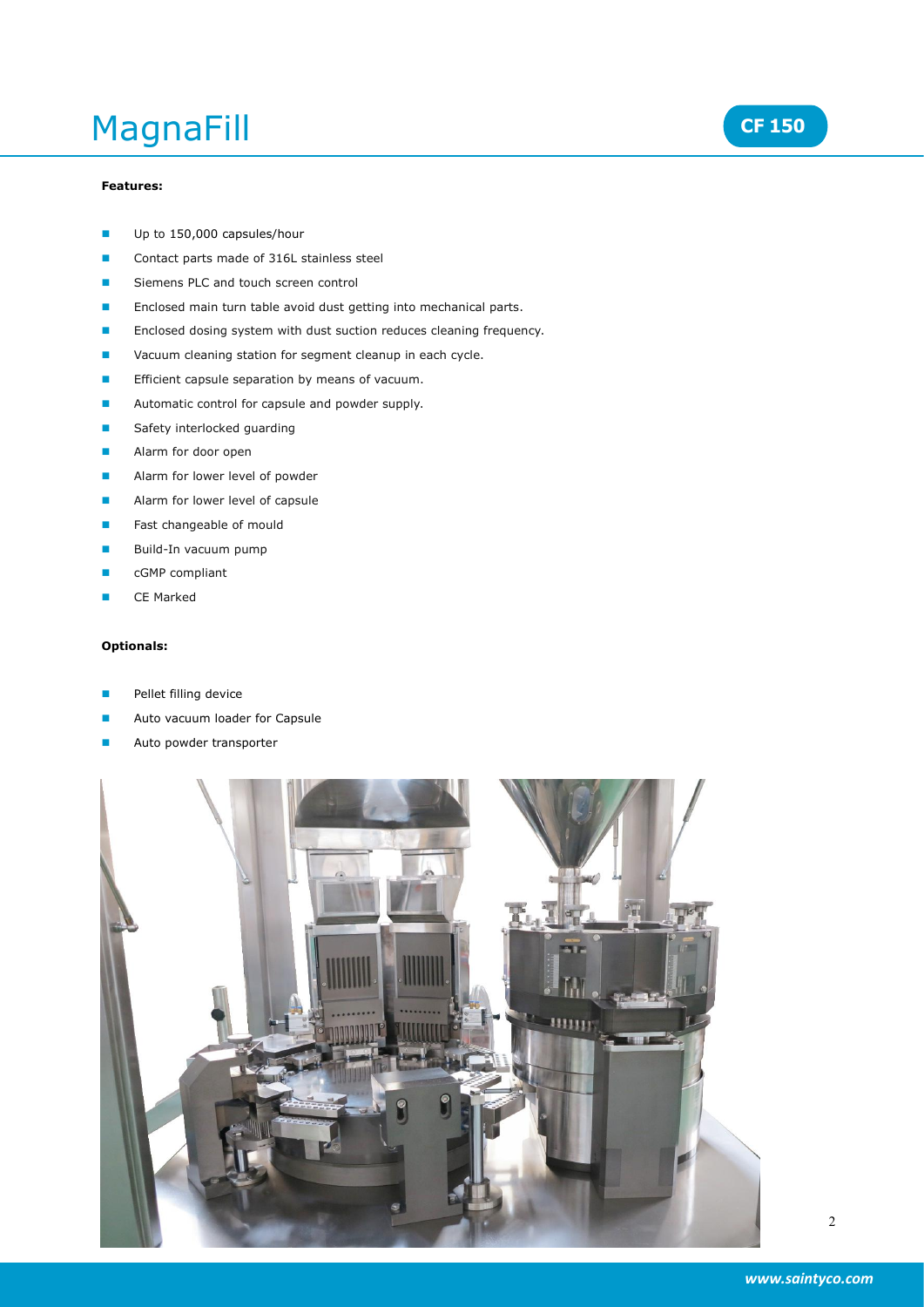# MagnaFill MagnaFill **CF** 150<br>Dimensions:





| <b>Technical Data</b>        | <b>MagnaFill CF 150</b>                                              |
|------------------------------|----------------------------------------------------------------------|
| Number of stations           | 10                                                                   |
| Number of segment bores      | 18                                                                   |
| Application range            | Capsule sizes: #0, #1, #2, #3, #4 (option #00, #5)                   |
|                              | Each size requires a set of capsule tooling.                         |
| Max. output (pellet filling) | 24,000-95,000 capsules/h                                             |
|                              | (actual speed depends on formulation characteristics, filled weight, |
|                              | capsule size  etc)                                                   |
| Max. output(powder filling)  | 48,000-150,000 capsules/h                                            |
| Power source                 | 380/220V, 3pH 60/50Hz                                                |
| Power consumption            | 8Kw                                                                  |
| Machine dimensions           | $1010(L) \times 1080(W) \times 2000(H)$ mm                           |
| Machine Weight               | 1500 Kg $($ approx $)$                                               |